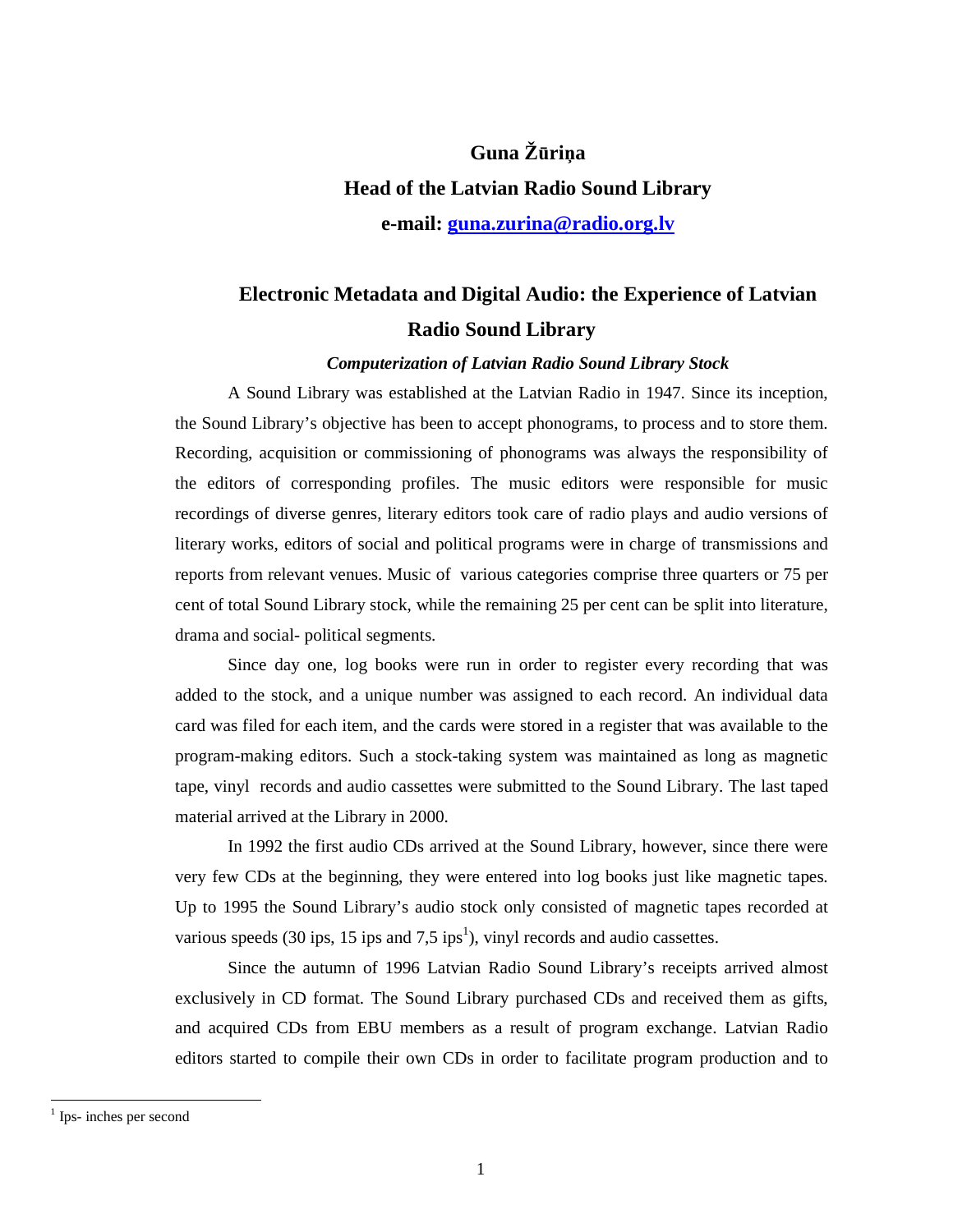save time. Since March 1999 the Sound Library started to receive program output logs that were coded in Real Audio and saved on CDRs in digital format. By the end of 2002 the radio station's server capacity received an impressive boost and it was decided to discontinue recording logs on CDR and to store them on data servers instead.

## *Beginning of Computerization Process at Latvian Radio*

1993 saw early stages of computerization at the Latvian Radio. A concept of complex computerization was developed. All radio structures had to be computerized in order to be able to run as parts of a system.

The plan for computerization of the Sound Library was commissioned in 1996. The objective of the project was to create a system for electronic metadata entry as well as a uniform database for the Sound Library.

#### *Development of the Sound Library software*

Development of Sound Library software commenced in 1996.

The development of the user interface was a long and winding road. Leading specialists of the Sound Library, music editors as well as IT specialists took part in the program development process. Identification of the key parameters for each recorded item was a common effort. There were many parameters; therefore I would like to highlight the most important ones. The first group of data concerns the author's work recorded (the title, the genre of music etc.). The second group contains the performance data (the form of recording, the language used in the performance, the timing, the performers etc.). The third group characterizes the storage medium used (the identification number assigned, the type of medium etc.). The fourth group comprises data about every person involved (name, surname, birth data etc.), as well as all kinds of supplementary information that could be added to the work, the recorded item or the registered persons (or groups). For example, a recorded piece can be supplemented by a table of contents, or, biography or discography can be added to a registered person. It is obvious that the number of parameters is quite impressive; therefore data entry is a time-consuming effort. As data entry carried on, several parameters of the Sound Library database program were modified and refined. On the whole, however, the program developed in 1996 was a success; otherwise it would not be used till today.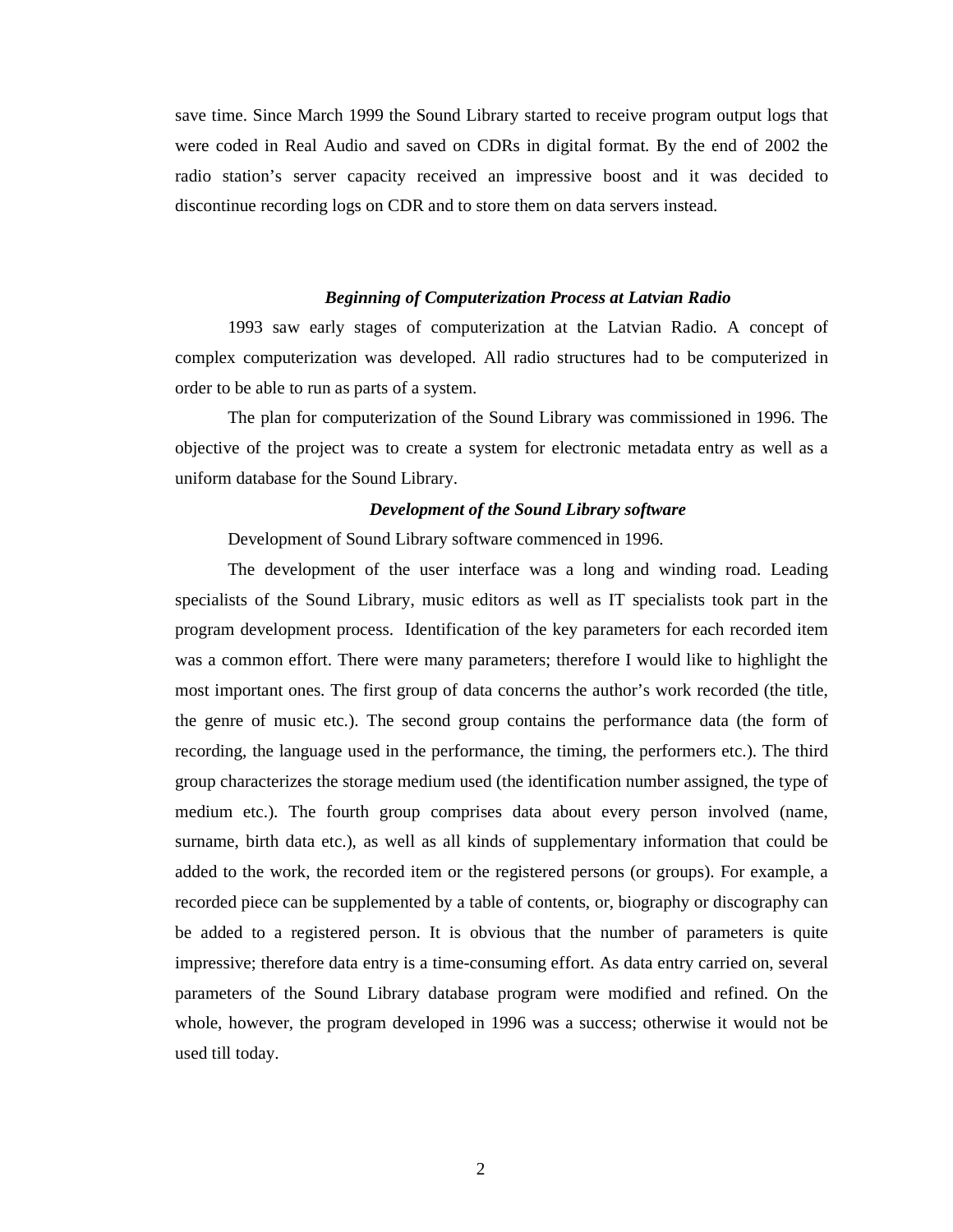## *Computerization of the Sound Library Stock, Pros and Cons*

As the computerization process started in 1996 the Sound Library stock held more than 126 000 items on magnetic tape. Those were registered in the log books earlier but now they had to be added to the Sound Library database. The Sound Library database program is not very straightforward and data entry is a very time-consuming process. Many compulsory and optional parameters have to be entered. Some of the compulsory parameters are the index and the number, the name of the work in Latvian or in English, the category (that identifies the record as music or cultural/ historic, etc. item), the carrier (e.g. magnetic tape recorded at 30 or 15 or 7.5 ips, or, as the case may be, a vinyl record), the number of channels (stereo or mono), the language of the performance, the names of the author, performer and producer. Some of the optional parameters are the place and date of recording, the theme or the properties of the recording. If the above parameters are entered it is possible to search for the recording. The search can follow a single parameter or all the possible parameters combined. More parameters will lead to faster finding of the recording in question. For example, you can find recording (s) Ludwig van Beethoven, the German composer of 18<sup>th</sup> century, pertaining to the performance genre of chamber music for violin and piano, stored on a stereo CD. If such entries exist in the database the recordings will be found fast.

The module for the Sound Library's computerization was developed successfully but the transfer of taped material to digital media dragged its feet. The process was impeded by a shortage of human resources and powerful computers on the one hand, and by the onset of the CD era at the Latvian Radio (and it's Sound Library). One might wonder in what way adoption of CD is related to tape digitization. The simple answer is the lack of human resources because the music editors called for a priority handling of the new CD's, consequently they were to be added to the database first. New CDs arrived every month, even every week to supplement the Sound Library stock. In spite of all the problems the tape digitization process carried on, and it still carries on after fourteen years. However, the computerization of the Sound Library's stock was not the last stage in modernization of the Sound Library.

# *The Storage Room Project*

As the computerization process was commenced at the Sound Library in 1996, the stock of the Sound Library contained 126 000 items on magnetic tape. 74% of the taped legacy was stored in a warehouse on the  $4<sup>th</sup>$  floor, and the remaining 26% were kept in the